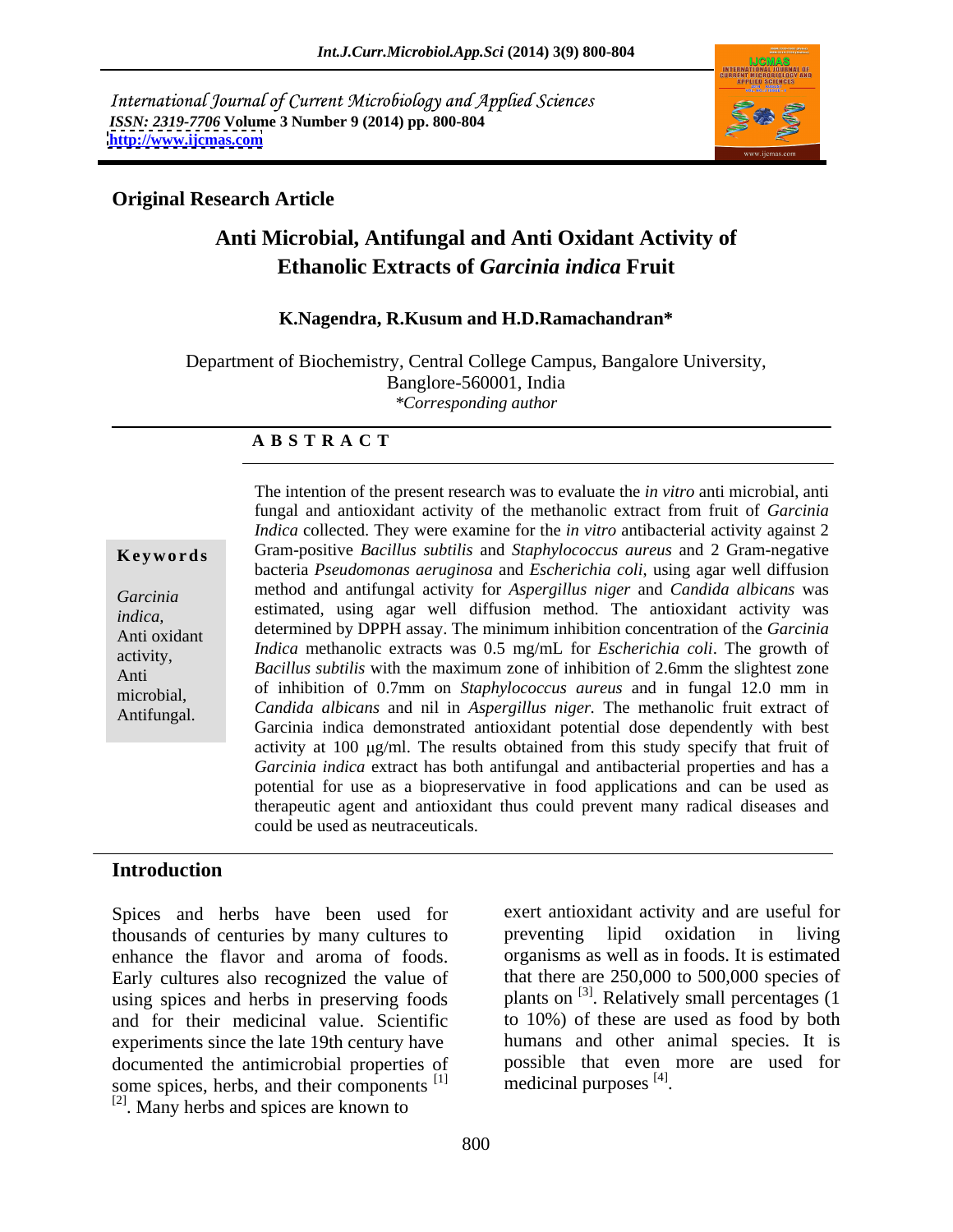Species show evidence of antibacterial, phenol and flavonoids content and also for antifungal and anti oxidant activity. estimation of antioxidant through various Microbiologists have conducted laboratory experiments that involve numerous challenging food-borne bacteria, fungi, and yeasts with phytochemicals extracted from spice plants. Multiple techniques have been Strains of bacteria and fungi were obtained used to investigate antimicrobial activity, from MTCC (Microbial Type Culture and the primary data vary considerably in Collections, Chandigarh, India). quality and quantity among different spices. Antimicrobial activity of methanolic extracts Nevertheless, it is now clear that many against *Bacillus subtilis* (MTCC 7419), spices have potent antimicrobial properties Staphylococcus aureus (MTCC 3381),  $^{[1]}$   $^{[5]}$  -  $^{[8]}$ . The fruits of Garcinia indica have Escherichia coli (MTCC 1652), been suggested in the Indian system of *Pseudomonas aeruginosa* (MTCC 2453), medicine for a number of diseases. These Candida albicans (MTCC 3071), and include its usefulness as an infusion, in skin *Aspergillus niger* (MTCC *3323)* was rashes caused by allergies, treatment of studied. The species of bacteria were grown burns, to relieve sunstroke, remedy for in Nutrient agar at 37°C and the fungi were dysentery and mucous diarrhea, an grown on Potato Dextrose Agar at room appetizer, liver tonic, to allay thirst and as a cardiotonic. Garcinol a polyisoprenylated benzophenones, has antioxidative, chelating, free radical scavenging, anti glycation, anticancer, anti inflammatory, and anti ulcer The customized agar well diffusion method activities  $[9] - [12]$ . This study explores the antimicrobial activity of methanolic extracts for bacteria. Once the agar was solidified, from the fruit of *Garcinia indica* against 50µl of the different bacterial cultures were Gram-positive and Gram negative bacteria spread onto the plates using a sterile and fungi. And to discover antioxidant properties of *Garcinia indica* methanolic millimeter diameter wells and filled with

The fruits were collected separated from matured fruits, shade dried, broken into small pieces and powered coarsely. The 500 g of dry fruits sample which was later coarsely powdered in a Willy Mill to 60 mesh size and used for solvent extraction in Soxhlet apparatus and successively extracted with methanol by for 24 hrs. The extract was concentrated using rotary vacuum evaporator. The extract was used for total

chemical assays  $^{[13]}$   $^{[14]}$ .

# **Test strains and culture media**

Collections, Chandigarh, India). **Staphylococcus** *aureus* (MTCC *Escherichia coli* (MTCC 1652), temperature experience of the state of the state of the state of the state of the state of the state of the state of the state of the state of the state of the state of the state of the state of the state of the state of t

# **Antibacterial assay**

. This study explores the  $[15]$  was used; nutrient agar media were used fruit extract *invitro*. 25 am 25 km and blank distilled **Materials and Methods** Simultaneously, streptomycin (100μg/ml) **Plant collection and extraction** carried out in duplicates. The bacterial plates spreader. The plates were punch with six water which served as the negative control. was used as positive controls. The tests were were incubated at 37°C for 24 hrs. The diameter of the zone of inhibition was measured in millimeters at 24 hrs.

# **Antifungal assay**

The customized agar well diffusion method  $[15]$  was used; potato dextrose agar media were used for fungi. Once the agar was solidified, 50µl of the different fungal cultures were spread onto the plates using a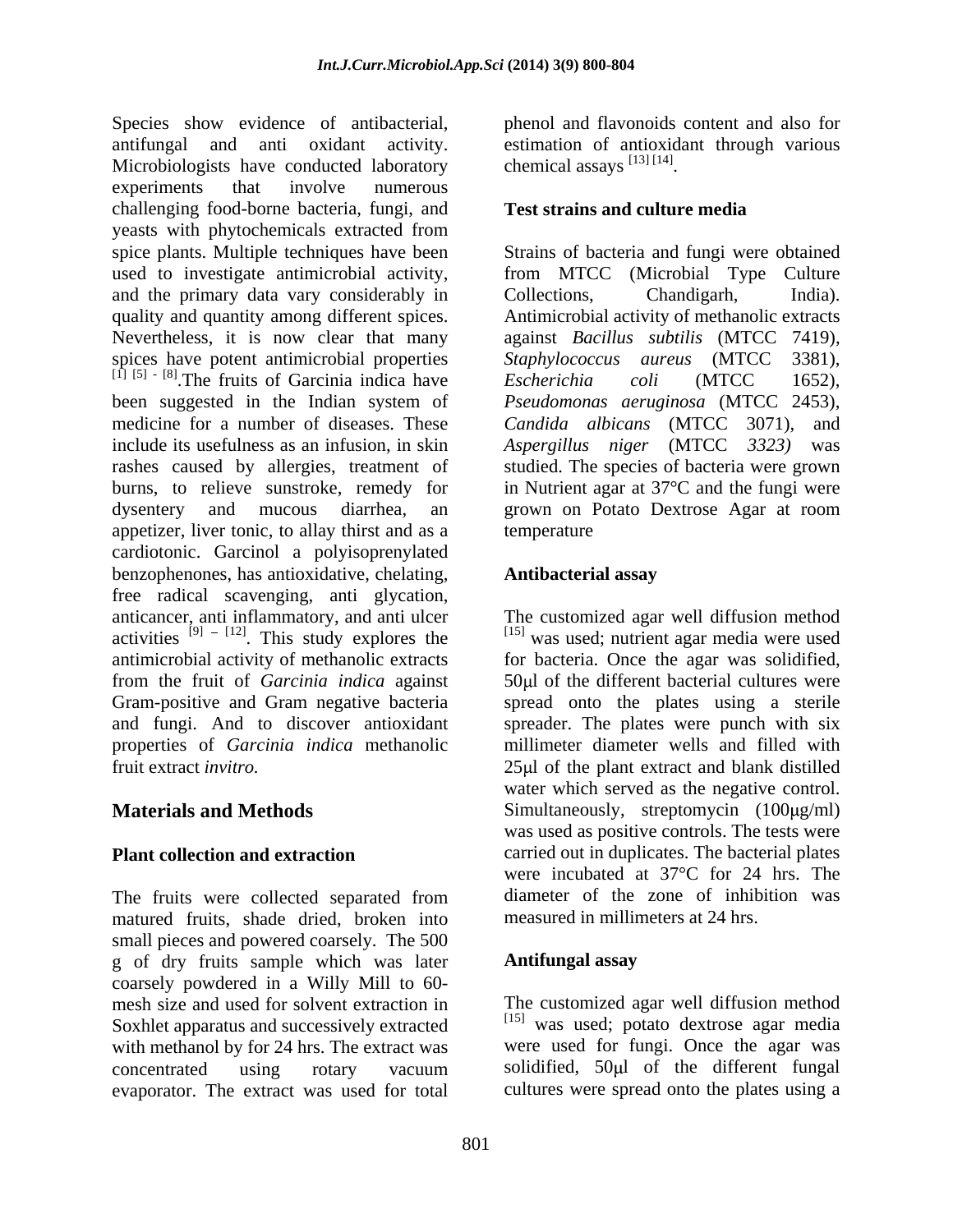six millimeter diameter wells and filled with 25 ul of the plant extract and blank distilled used as positive controls. The tests were the least zone of inhibition of 0.7mm on carried out in duplicates. The fungal plates measured in millimeters at 120 hrs. Escherichia coli respectively. Minimum

Antioxidant activity (DPPH free radical scavenging activity) of the extract *Garcinia indica* fruits was assessed on the basis of the *Pseudomonas aeruginosa* and 50mg/ml radical scavenging effect of the stable 1, 1 diphenyl-2-picrylhydrazyl (DPPH)-free radical activity by modified method $^{[16]}$ . 1, 1- $[16]$  1 1 . 1, 1- Diphenyl-2-picryl-hydrazyl (DPPH) was Among the fungi, *Garcinia indica* showed obtained from Sigma Aldrich The diluted highest inhibition zone of 12.0 mm in obtained from Sigma Aldrich. The diluted working solutions of the test extracts were prepared in methanol. Ascorbic acid was used as standard in  $1-100 \mu g/ml$  solution. 0.002% of DPPH was prepared in methanol ml of sample solution and standard solution separately. These solution mixtures were kept in dark for 30 min and optical density was measured at 517 nm using UV Spectrophotometer. Methanol (1 ml) with DPPH solution (0.002%, 1 ml) was used as blank. The optical density was recorded and % inhibition was calculated using the formula given  $[17]$ .

Percent  $(\%)$  inhibition of DPPH activity =

Where  $A =$  optical density of the blank and

The antibacterial activity of the extract from the test samples in condition of minimum inhibitory concentrations and inhibition

sterile spreader. The plates were punch with zones are reported (Table 1). The crude water which served as the negative control. inhibiting the growth of *Bacillus subtilis* Simultaneously, nystatin (100µg/ml) was with the highest zone of inhibition of 2.6mm were incubated at room temperature. The was shown in other bacteria 1.20mm and diameter of the zone of inhibition was 1.5mm in *Pseudomonas aeruginosa and* **Antioxidant activity**  0.5mg/ml of *Garcinia indica* concentration extract of *Garcinia indica* on four different bacteria showed that the extract was the least zone of inhibition of 0.7mm on *Staphylococcus aureus.* Moderate inhibition *Escherichia coli* respectively. Minimum inhibition concentration results revealed that was enough for inhibiting *Escherichia coli* whereas the MIC of *Garcinia indica* was 5mg/ml for both *Bacillus subtilis* and concentration was required to inhibit *Staphylococcus aureus.*

and 1 ml of this solution was mixed with 1 exhibited a purple color with a maximum formula given [17] . values. Methanolic fruit extract of *Garcinia*  (A-B/A) 100 radical scavenging activity. The DPPH B = optical density of the sample. to its reducing actions, which might donate **Results and Discussion Example 2018 Results and Discussion Example 2019 Results and Discussion** Among the fungi, *Garcinia indica* showed highest inhibition zone of 12.0 mm in *Candida albicans* and it could not inhibit the growth of *Aspergillus niger*. The MIC of the extract for *C. albicans* was 0.5mg/ml (Table 2). A freshly prepared DPPH solution absorption at 517 nm. This purple color disappears when an antioxidant is present in the medium. Thus, antioxidants molecules can quench DPPH free radicals and convert them to a colorless product, resulting in a decrease in absorbance at 517 nm. The RSA values of *Garcinia indica* are presented in (Table 3) results are expressed as IC50 *indica* dose dependently demonstrated antioxidant potentials by scavenging DPPH scavenging potential of extract might be due hydrogen to a free radical, reducing it to nonreactive species <sup>[18]</sup>. Higher DPPH . Higher DPPH scavenging potential of Garcinia indica might be due to the higher reducing potential.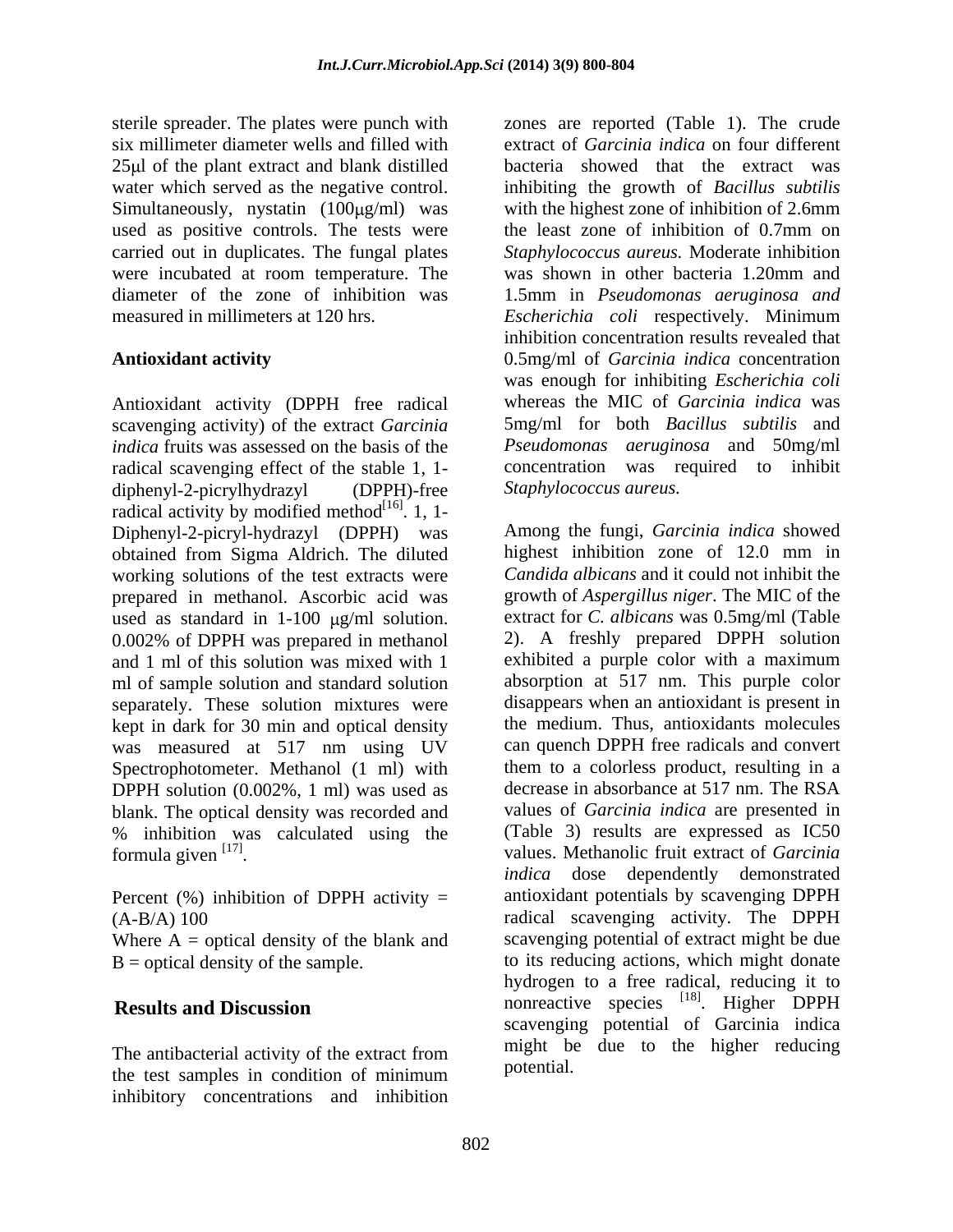| Organisms                |                 | <b>Minimum Inhibitory Concentration</b> | Inhibition zone (mm) |
|--------------------------|-----------------|-----------------------------------------|----------------------|
|                          | Garcinia indica | Streptomycin                            |                      |
| <b>Bacillus subtilis</b> | 5mg/ml          | $100\mu g/ml$                           | ∼…                   |
| Staphylococcus aureus    | $50$ mg/ml      | $100\mu\text{g/ml}$                     |                      |
| Pseudomonas aeruginosa   | 5mg/ml          | $100\mu g/ml$                           |                      |
| Escherichia coli         | $0.5$ mg/ml     | $100\mu g/ml$                           |                      |

**Table.1** Minimum inhibitory concentrations and inhibition zones for Bacterial species



**Table.2** Minimum inhibitory concentrations and inhibition zones for fungal species

| <b>Organisms</b>                                 | .<br>Minimu.    | ım Inhibitory Concentration | <b>Inhibition zone (mm)</b> |
|--------------------------------------------------|-----------------|-----------------------------|-----------------------------|
|                                                  | Garcinia indica | <b>Nystatin</b>             |                             |
| Candida albicans                                 | 0.5mg/ml        | $100\mu\text{g/ml}$         |                             |
| $\sim$ $\sim$ $\sim$<br>Aspergillus niger<br>. . |                 | $100\mu\text{g/ml}$<br>. .  |                             |

**Table.3** In vitro antioxidant activity of *Garcinia indica*

| Garcinia indica Dose μg/ml | IC50 (μg/ml) DPPH(Mean±SD) |
|----------------------------|----------------------------|
| $\mathbf{U}$               | $3.87 \pm 0.2$             |
|                            | $5.90 \pm 0.2$             |
|                            | $8.34 \pm 0.2$             |
|                            | $10.26 \pm 0.2$            |